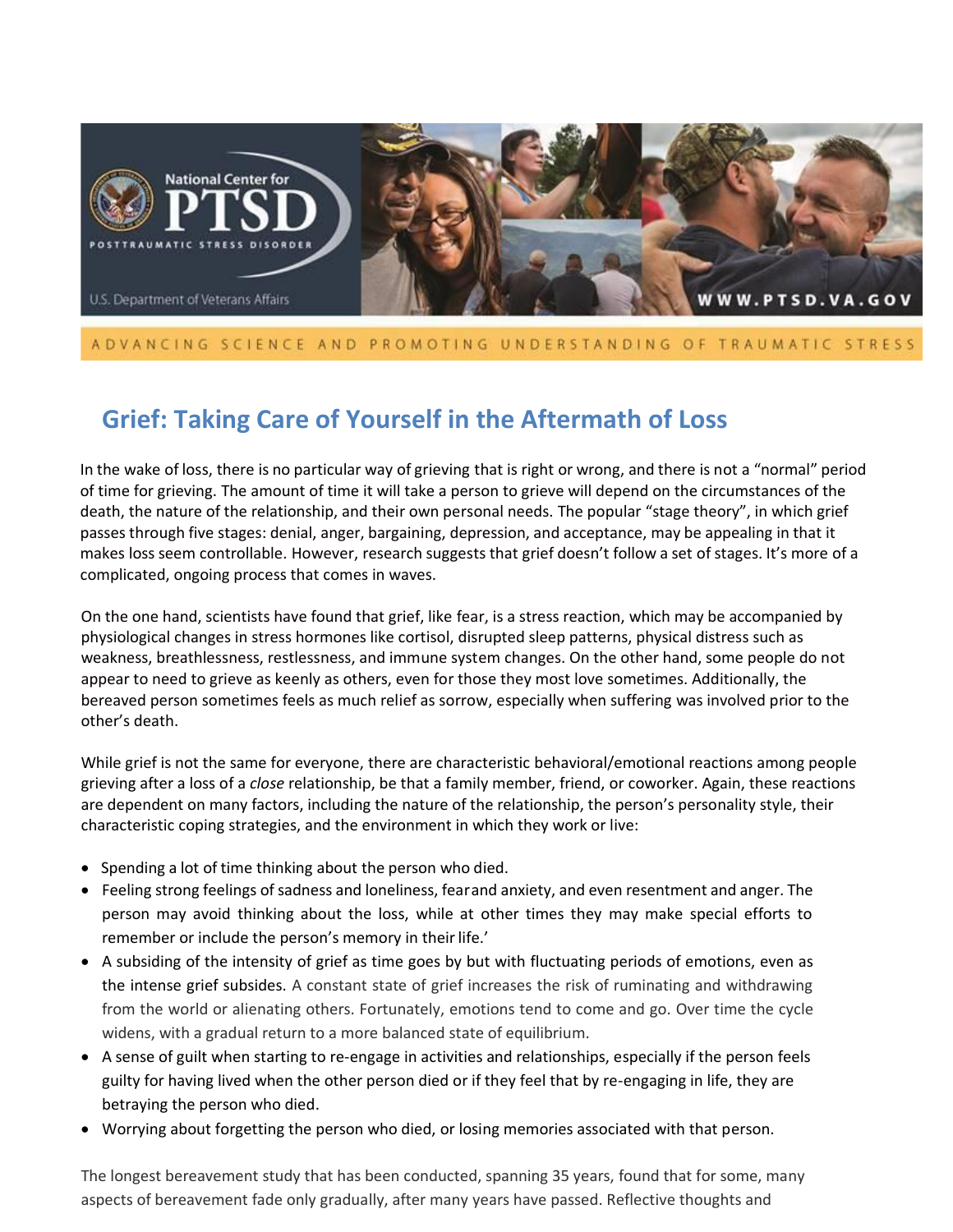memories happen less frequently over time, but they are not completely absent. Some studies have shown that some mourners hold on to a relationship with the deceased for long periods after the death, with no notable ill effects.

Many risk factors can influence the severity of grief reactions along a continuum, including traumatic or sudden death, relation to the deceased, time since death, age, and gender. When grief symptoms are affected by these risk factors, they can contribute to what has been called "prolonged grief disorder", which has been related to more severe or long-lasting grief, as well as a variety of psychological, behavioral, and medical outcomes such as depression, substance use, suicidality, blood pressure, and changes in central nervous system and cardiovascular responsivity. Studies have shown that there can be a blend of post-traumatic and grief reactions when loss is sudden or traumatic. Some people may:

- o Retreat from close relationships with family and friends.
- $\circ$  Avoid their usual activities because they are reminders of the traumatic death.
- $\circ$  Stay focused on the circumstances of the death, including being preoccupied with how the death could have been prevented, what the last moments were like, and who was at fault. These reactions may interfere with grieving, making it more difficult for survivors to adjust to the death.
- $\circ$  Have post-traumatic stress symptoms such feeling numb, wanting to avoid anything that reminds them of the death, or experiencing intrusive, disturbing images of the death. These reactions make them feel confused or guilty for not having what they perceive to be more typical grief reactions. They can also prolong the grief process or interfere with positive reminiscing.

Some ways of thinking can increase or prolong grief after a traumatic, sudden or unexpected death. Common thinking patterns in prolonged or complicated grief are:

- o Trouble accepting the death
- o Guilt about their possible role in the death, or the fact that the other/s died and they survived
- o Inability to trust others
- o Numbness and detachment
- o Excessive agitation, bitterness, or anger
- o Feeling very uneasy about moving on with life
- o Feeling that life is empty or meaningless
- o Believing the future will be bleak

These thinking patterns can be difficult to change on one's own, and if they linger for months, or cause significant distress or interference with functioning, evidence-based prolonged grief treatment has been found to reduce the severity and frequency of these thought patterns, as well as the length and severity of prolonged grief.

## **Self-Care:**

There are many different ways to take care of oneself during grieving, which may vary depending on a variety of factors, including the amount of time since the death, your personality, your history, your relationship with the person who died, and the context of your life in the wake of the death. Here are a few strategies that have been noted by others to mitigate or reduce grief over time. Not all of them are necessary or appropriate for everyone, but they may provide some possible options for self-care.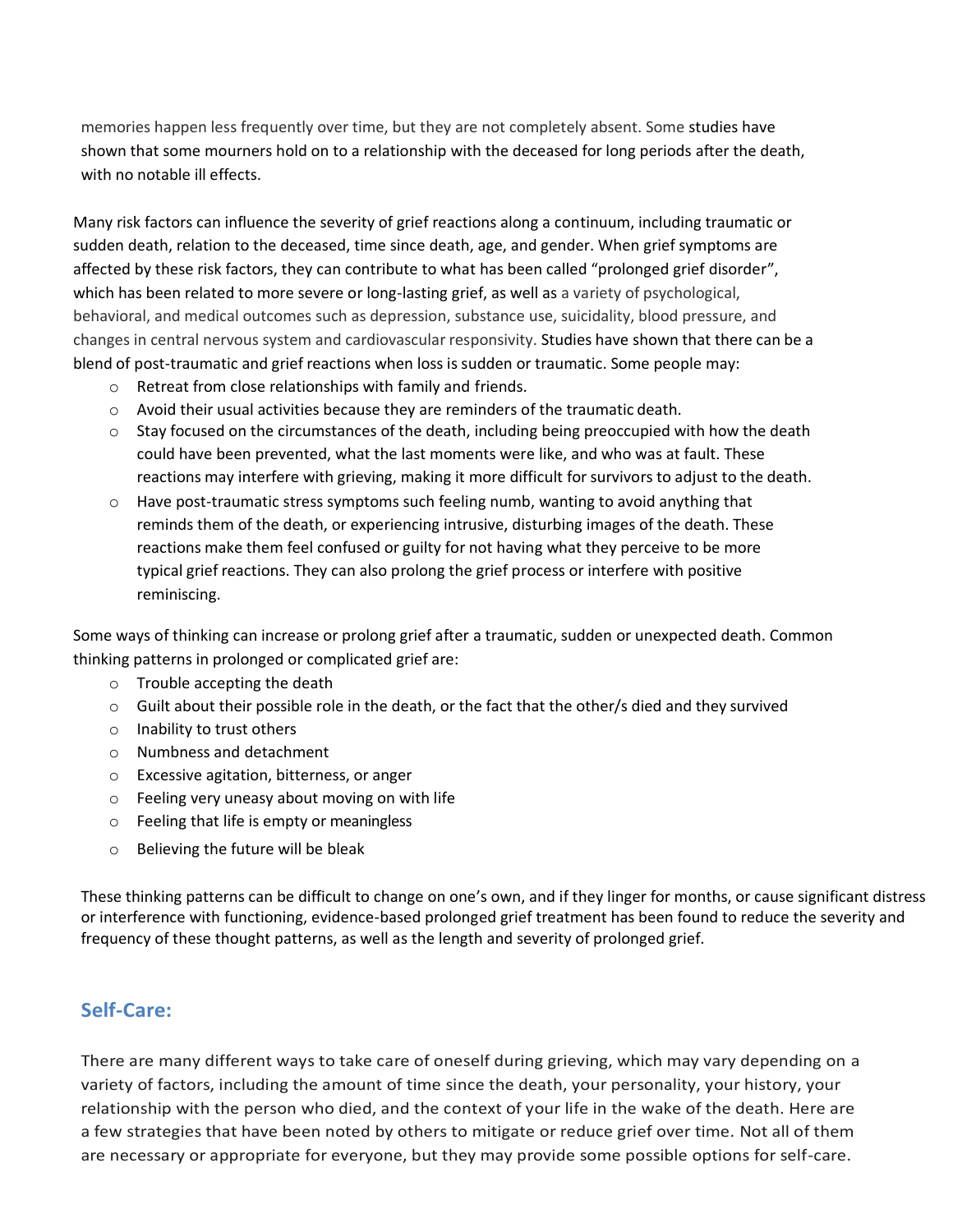#### *Social Processes:*

- *Reach out to those who have been through similar situations.* The most helpful support often comes from those who have suffered similar losses. Instead of saying, "I'm sorry for your loss," they might validate what you're experiencing and let you know how they got through it. Just being with them may feel comforting. Seeing how they've endured may give you hope or help you to feel less alone. They may not have to say many words, but you still feel understood via the kinship of shared or similar experiences.
- *Reach out to you closest friends*. As people get older, they typically focus on a smaller set of meaningful relationships, and the quality of friendships becomes a more important factor in happiness than the quantity. Not everyone feels comfortable talking openly about personal losses. We all make our own choices about when, where, and if we want to express our feelings. However, evidence suggests that opening up about traumatic or loss events can improve mental and physical health and can help you understand your own emotions and feel understood, rather than isolated.
- *Be clear and authentic when others reach out to you.* You can make changes in your actions to make better connections with the people you choose to be more authentic with. For instance, if you automatically answer the question "How are you?" with "Fine," it doesn't encourage those you're close with to ask further questions. If you don't give a true response the other person may not feel comfortable pushing for one. In order to get better support from them, instead of saying "I'm fine," you could say something like, "I'm not fine, but I appreciate you asking and it's nice to be able to be honest about that with you." Let them know when you may want to have more authentic conversations, and when the timing is right, you do want to talk morein-depth with them. In the meantime, you can tell them the best times and ways to reach out, such as in person, over the phone, over food, or by text. You can also tell them that it's okay for them to ask you questions or talk about how they feel too, especially if they seem to be feeling paralyzed when you're around, worrying that they might say the wrong thing.

#### *Mental Processes:*

- *Focus on how sadness or despair will feel less acute with time.* Studies reveal that we tend to overestimate howlong negative events will affect us, but most people who have lived through tragedy say that over time the sadness subsides.
- *Focus on the moments when the pain temporarily eases up.* Learnthat nomatter how sad you feel, another break will eventually come. It can help you regain a sense of control.
- *Focus on being realistic.* Words like "never" and "always" are signs of permanence, which can make recovery more difficult. Try to reduce the words "never" and "always" and replace them with "sometimes" and "lately." "I will *always*feelthis awful" becomes "I *often*feelthis awful, but over time it might just be *sometimes*."
- *Focus on reality.* Instead of being surprised by the negative feelings, plan for them. Rather than feeling sad that you are down or grief-stricken, or anxious that you are anxious. Admit that you cannot control when emotions arise. Take "feeling breaks" and stop fighting those moments, and you may find that they pass more quickly.
- *Focus on acceptance.* We all deal with loss: jobslost, loveslost, liveslost. The question is not whether these things will happen. They will, and we will have to face them. Resilience comes from analyzing how we process grief and from simply accepting that grief. Sometimes we have less control than we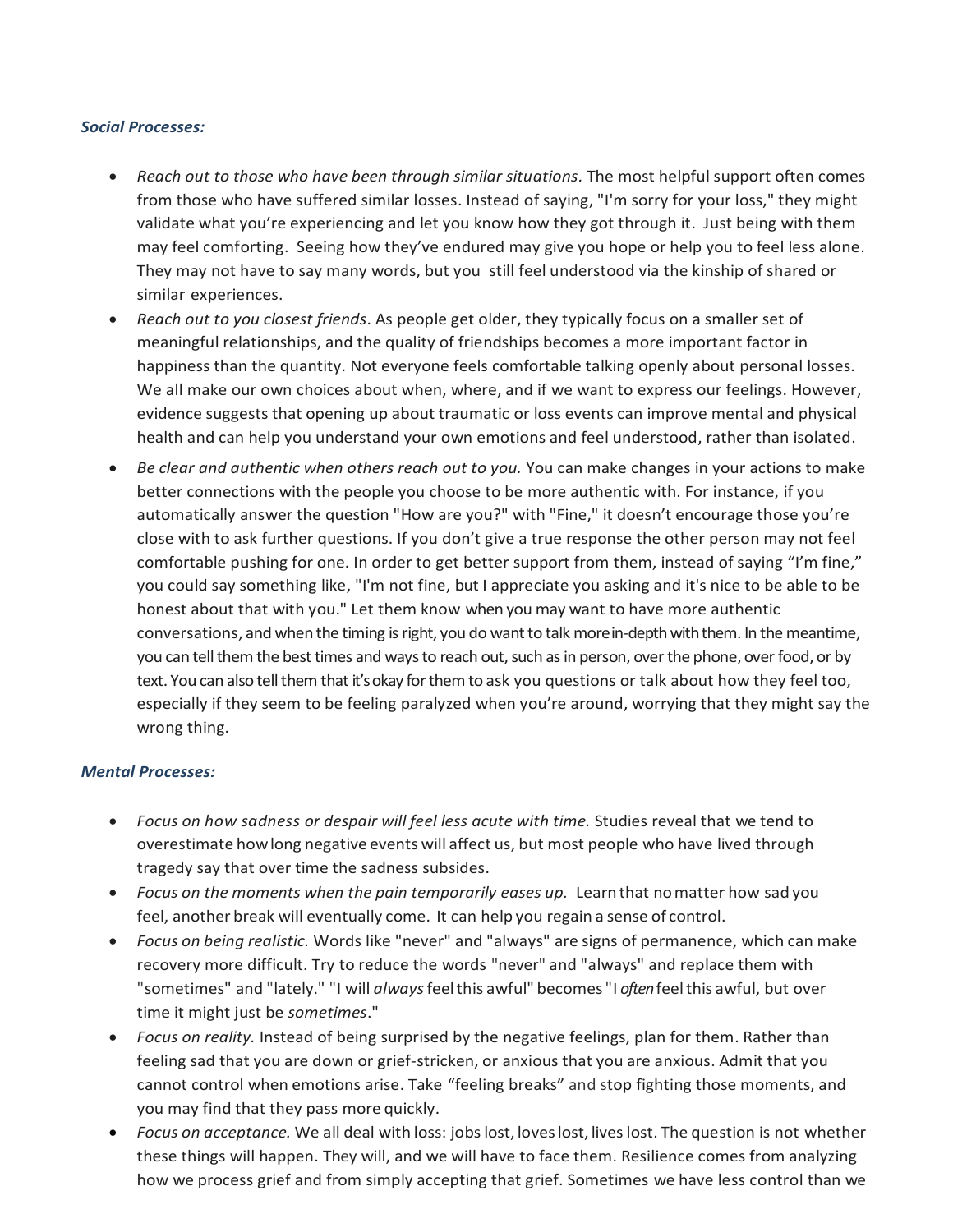think. Other times we have more. Accept that aging, sickness, and loss are inevitable. It lessens our pain because we end up "making friends with our own fears."

- *Focus on worst-case scenarios*. Rather than trying to find positive thoughts, think about how much worse things could be. Find otherthingsto be grateful about, which research hasshown can increase happiness and health by reminding us of the good in other areas of life.
- *Focus on changing beliefs that don't serve you.* For instance, consider that the way you typically respond to offers of help from people might need to change in some circumstances. Some people hate asking for help, hate needing it, or worry that they will be a burden to everyone. They may define friendship by what *they* can offer, such as advice, support, or practical help. If you are like this, you may need to change this pattern when grieving. Rather than focusing on feeling like a burden, you may need to reframe your thought that *friendship isn't only what you can give, it's what you're able to receive*. And by receiving it, you can better give back to others going through similar situations in the future.
- *Focus on honoring.* Find a way to honor the loss. Writing or creating a ritual can help you feel connected to the person, give his/her life continuing meaning, and allow you to live in a way that honors and reaffirms your relationship, instead of cutting ties, "getting over it," and moving on with your life. Once the initial shock of grief wears off, many bereaved people realize that the best way to pay tribute to their loved ones is not through their own pain and suffering, not through their own metaphorical death, but by living on as fully as possible, or by living as the other person would want them to live.
- *Focus on philosophy/religion/or values.* This can help you gain a broader view, gain a sense that you or your loved ones are looked after, and feel connected to a greater power. For example, for some people, turning to God gives them a sense of being enveloped in grace that is eternal and ultimately strong. Or it may result in the realization that you are connected to something much larger than yourself or connected to a universal human experience.
- *Focus on healing.* If you continue to experience debilitating or highly distressing feelings of grief, posttraumatic symptoms, or depression, consider talking to someone who specializes in prolonged or traumatic grief. There are evidence-based treatments that can give ongoing support and guidance to learn to correct unhelpful thoughts and beliefs, find positive coping strategies, and gain meaning from the loss. Treatment can help you find ways to honor and maintain positive memories of the person/people you lost, work towards accepting the death, manage emotions like anger or avoidance, resume normal day-to-day life, and look forward to a better future.

### **References**

- Berkowitz, S., Bryant, R., Brymer, M., Hamblen, J., Jacobs, A., Layne, C., & Watson, P. (2010). Skills for psychological recovery: field operations guide. *Washington (DC): National Center for PTSD (US Department of Veterans Affairs) and National Child Traumatic Stress Network (funded by US Department of Health and Human Services and jointly coordinated by University of California, Los Angeles, and Duke University)*.
- Bonanno, G. A. (2009). *The other side of sadness: What the new science of bereavement tells us about life after loss*. Basic Books.

Jordan, A. H., & Litz, B. T. (2014). Prolonged grief disorder: Diagnostic, assessment, and treatment considerations. *Professional Psychology: Research and Practice*, *45*(3), 180.